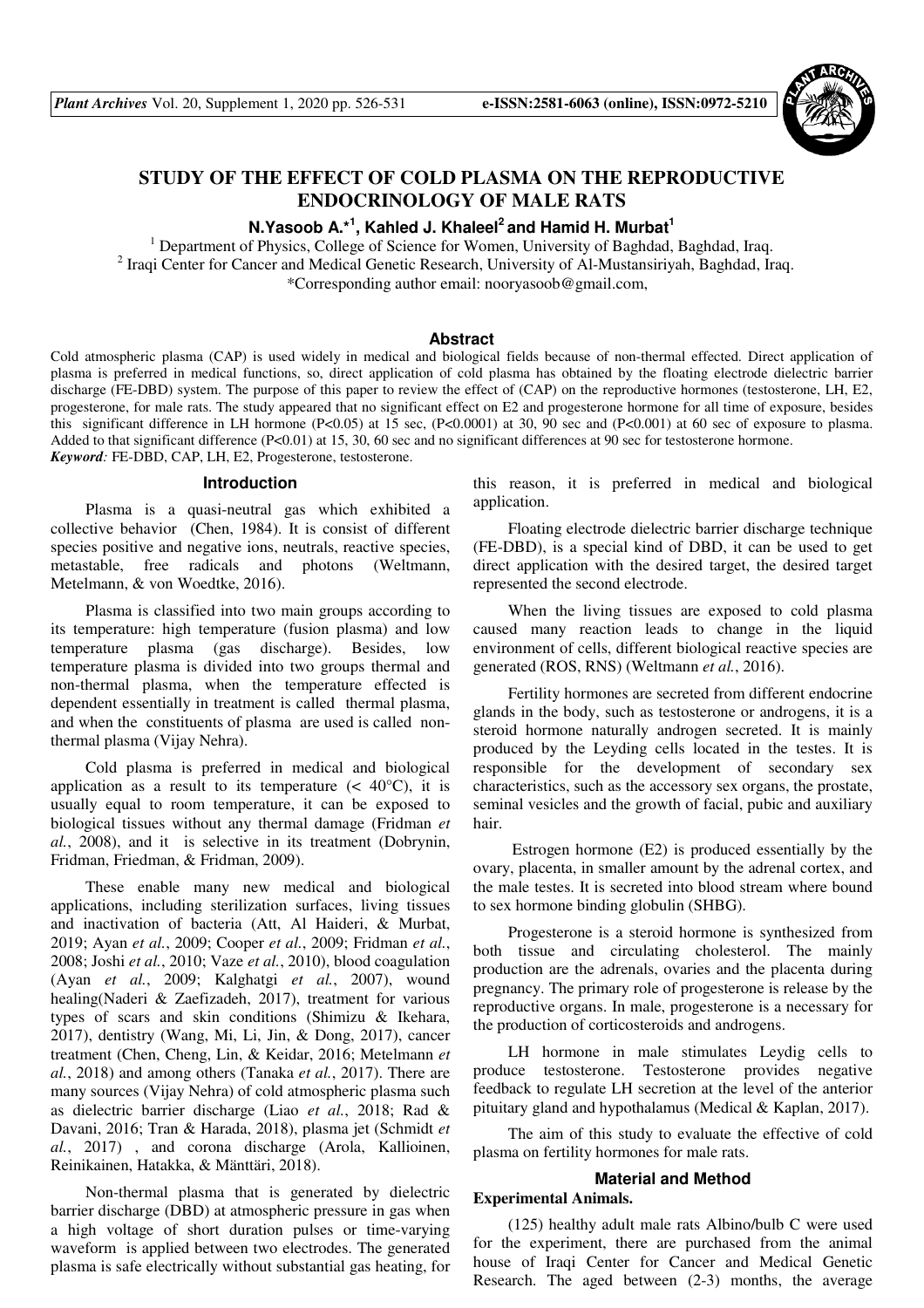weight about  $250\pm3.194$ g. there are divided into many groups, control group without plasma exposure and treated groups according to time exposure to CAP (15, 30, 60, and 90 second), each group consist of 30 rats. Then, each group subdivided to six groups (n=5) according to time interval after exposure to CAP (1, 2, 3, 7, 14, 28) days.

# **Floating Electrode Dielectric Barrier Discharge** (**FE-DBD) System**

(FE-DBD) system is a special kind of DBD, it is consist from two electrode but one of them is floating. The system is designed and made up by our team for production non thermal plasma, it is produced safely plasma, it is non damaging system with low current discharge. Mainly electrode is made up from stainless steel rod that covered by Teflon and barrier from the live body by quartz, it is safely contact with the treatment target, it is connected to high voltage source of the power supply about 23 kV with little current about 114 µA , while the second electrode is an organism or any tissue surface that want to exposed to plasma.

### **Methodology**

Preparing the laboratory animals by removing hair from the dorsal side to ensure direct contact of the CAP with the skin, exposed the grouped to CAP for different time (15, 30, 60, 90 sec) except the control group lift without plasma exposure.

A volume of 5 ml of blood samples was collected directly from heart of animals by heart puncture into Gel tube for extracting the serum by centrifuged at a speed of 2500 rpm for 10 minutes. The supernatant serum is collected by micro pipit, it is clear, and non- hemolytic. Then it was divided into fifth parts and stored individually in eppendorf at  $(-20 \degree C)$  for measurement the hormones by (ELISA) technique.

### **Hormones Concentration Assay**

The concentration of LH, Estrogen, progesterone and Testosterone hormones are measured by Enzyme Linked

**Table 1 :** Effect of CAP on the LH (mIU/mL) concentration.

Immunosorbent Assay (ELISA) technique micro plate reader (Awareness USA) according to instruction of (Rapid Labs Limited, UK).

### **Statistical Analysis**

It is implemented using one way (ANOVA) analysis of variance to verify the least significant difference (LSD) between groups and t-test analysis of variance to verify (LSD) between controls with each group separately using (Graph Pad Prism 7.04) software.

#### **Results and Discussion**

The effected of CAP on fertility hormones are different from each others, the results of LH hormone show that significant change (P<0.05) for the first group (15 sec) and (p<0 .001) for the group of (60sec) and significant difference  $(p<0.0001)$  for  $(30, 90 \text{ sec})$  as shown in tables  $(1)$  and figures (4.8) between all days of the group compared by ANOVA test, when compare the plasma treated group with control group by t-test, for the first group (15 sec), there are no significant differences from day 1, 7 to day 28, and there are significant difference at the second and third day (P<0.05) as shown in figures (1-a).

For the second group (30 sec), there are no significant differences between plasma-treated group and the control group from day 1, 2 and day 7, and there are significant difference for the day 3, 14 days ( $p<0$  .01) until day 28 (P<0.05) as shown in figures (1-b). For the group of (60 sec), there are significant difference from the second day  $(p<0.01)$  until the first week  $(p<0.001)$ , then from the second week there are no significant difference, and the group (90 sec) there are significant difference between plasma-treated group and the control group for all interval groups unless the second day the effected no significant as shown in figures (1-c,d).

When the animal is exposed to insufficient secretion of LH, it is caused weakness in the production of sperm, so, CAP effected is positive on the LH hormone. The concentration of LH is about control value or significant little increased.

| <b>Exposure</b> | 1 dav           | 2 day           | 3 day           | 7 day           | 14 day          | 28 day          |
|-----------------|-----------------|-----------------|-----------------|-----------------|-----------------|-----------------|
| time            | Mean ±SD        | Mean ±SD        | Mean ±SD        | Mean ±SD        | Mean ±SD        | Mean ±SD        |
| control         | 4.48+0.024      | 4.48+0.024      | 4.48+0.024      | 4.48+0.024      | 4.48+0.024      | 4.48+0.024      |
| 15 s            | $4.595 + 0.19$  | $4.766 + 0.038$ | $4.721 + 0.042$ | $4.612 + 0.125$ | $4.563 + 0.134$ | $4.629 + 0.087$ |
| 30 s            | $4.512 + 0.058$ | $4.489 + 0.013$ | $4.782 + 0.037$ | $4.680 + 0.164$ | $4.701 + 0.007$ | $4.709 + 0.045$ |
| 60 s            | $4.475 + 0.022$ | $4.762 + 0.044$ | $4.673 + 0.007$ | $4.770 + 0.019$ | $4.652+0.156$   | $4.591 + 0.175$ |
| 90 s            | $4.673 + 0.014$ | $4.600 + 0.110$ | $4.681 + 0.000$ | 4.685+0.042     | 4.738+0.073     | $4.658\pm0.043$ |

**Table 2 :** Effect of CAP on the E2(pg/mL) concentration.

| Exposure         | 1 day            | 2 day              | 3 day           | 7 day           | 14 dav             | 28 day          |
|------------------|------------------|--------------------|-----------------|-----------------|--------------------|-----------------|
| time             | Mean ±SD         | Mean $\pm SD$      | Mean $\pm SD$   | Mean ±SD        | Mean $\pm SD$      | Mean $\pm SD$   |
| control          | 56.379+0.313     | 56.379+0.313       | 56.379+0.31     | $56.379 + 0.31$ | 56.379+0.313       | 56.379+0.31     |
| $15 \text{ sec}$ | 56.501+0.422     | 56.837+0.447       | 56.582+0.34     | 56.654+0.51     | $56.591 \pm 0.448$ | $56.667+0.15$   |
| $30 \text{ sec}$ | $56.415 + 0.539$ | 56.810+0.402       | $56.683+0.15$   | 56.883+0.46     | 56.472+0.504       | $56.683+0.15$   |
| $60 \text{ sec}$ | 56.486+0.060     | 56.561+0.070       | $56.346 + 0.22$ | 56.487+0.25     | 56.765+0.297       | $56.620 + 0.29$ |
| $90 \text{ sec}$ | 56.566+0.213     | $56.420 \pm 0.110$ | $56.521 + 0.33$ | $56.647\pm0.36$ | $56.710\pm0.386$   | $56.699\pm0.30$ |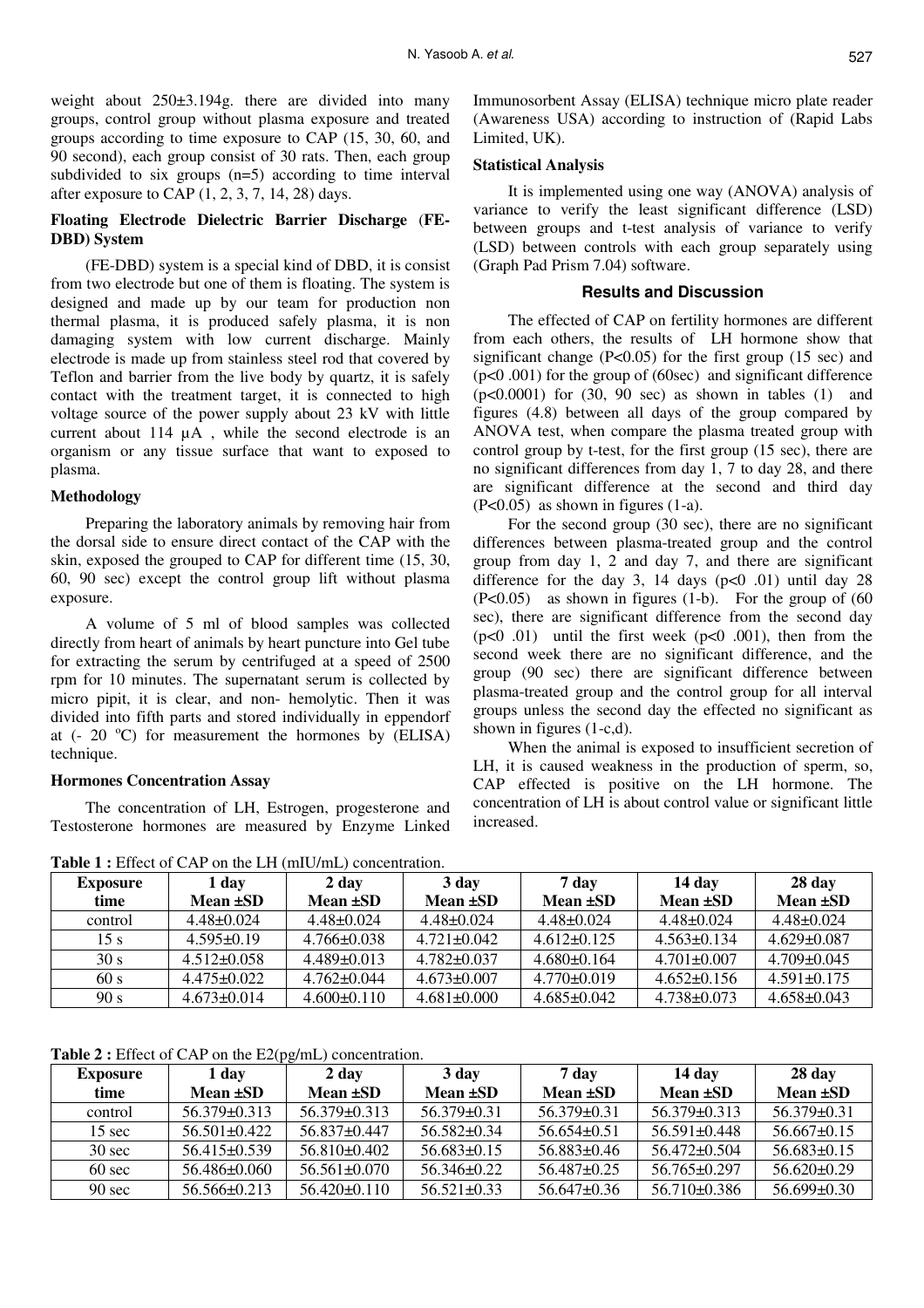| <b>Exposure time</b> | 1 day            | 2 day          | 3 day            | 7 day            | 14 dav         | 28 day         |
|----------------------|------------------|----------------|------------------|------------------|----------------|----------------|
|                      | Mean ±SD         | Mean ±SD       | Mean ±SD         | Mean ±SD         | Mean ±SD       | Mean ±SD       |
| control              | $0.560 + 0.39$   | $0.560 + 0.39$ | $0.560 + 0.39$   | $0.560 \pm 0.39$ | $0.560 + 0.39$ | $0.560 + 0.39$ |
| 15 s                 | $0.320\pm0.09$   | $0.369 + 0.13$ | $0.401 + 0.08$   | $0.366 + 0.12$   | $0.390 + 0.08$ | $0.369 + 0.02$ |
| 30 s                 | $0.311 + 0.08$   | $0.374\pm0.30$ | $0.416 + 0.11$   | $0.472 + 0.14$   | $0.542 + 0.20$ | $0.515 + 0.11$ |
| 60 s                 | $0.415 \pm 0.09$ | $0.496\pm0.17$ | $0.471 \pm 0.08$ | $0.442 + 0.09$   | $0.494 + 0.10$ | $0.544 + 0.02$ |
| 90 s                 | $0.460 + 0.11$   | $0.475 + 0.12$ | $0.481 \pm 0.06$ | $0.464 + 0.07$   | $0.452 + 0.11$ | $0.448 + 0.11$ |

**Table 3 :** Effect of CAP on the progesterone (ng/mL) concentration.

**Table 4 :** Effect of CAP on the Testosterone (ng/mL) concentration.

| <b>Exposure time</b> | 1 dav          | 2 day           | 3 day           | 7 day           | 14 day          | 28 day          |
|----------------------|----------------|-----------------|-----------------|-----------------|-----------------|-----------------|
|                      | Mean $\pm SD$  | Mean $\pm SD$   | Mean ±SD        | Mean $\pm SD$   | Mean $\pm$ SD   | Mean $\pm SD$   |
| control              | 1.368+0.112    | 1.368+0.112     | 1.368+0.112     | 1.368+0.112     | 1.368+0.112     | 1.368+0.112     |
| $15 \text{ sec}$     | 1.333+0.024    | 1 461+0 027     | 1.489+0.009     | $1.331 + 0.017$ | 1.200+0.109     | $1.275 + 0.080$ |
| $30 \text{ sec}$     | 1 117+0 253    | $1.157 + 0.148$ | $1.062 + 0.069$ | $0.869 + 0.019$ | $1.030 + 0.331$ | 1 414+0 246     |
| $60 \text{ sec}$     | $.181 + 0.095$ | $0.843 + 0.339$ | $0.882 + 0.169$ | $1.444 + 0.343$ | 1.249+0.138     | $1.284 + 0.115$ |
| $90 \text{ sec}$     | 1.158+0.193    | 1.061+0.051     | $1.014 + 0.097$ | $1.339 + 0.214$ | 1.146+0.255     | 1.194+0.219     |



**Fig. 1**: Effect of CAP on the LH concentration with time after exposure  $(1, 2, 3, 7, 14,$  and 28) days for different time exposure to CAP (a) 15 sec. (b) 30 sec. (c) 60 sec. (d) 90 sec. Data are expressed as means ±SD,\*p<0.05, \*\*p<0 .01, \*\*\*p<0 .001, \*\*\*\* p<0.0001 (\*) compared with control group.

There are no significant difference on the Estrogen and progesterone hormones for male rats between all plasma-treated groups and the control group for all time of exposure (15, 30, 60, and 90 sec) as shown in table and figure (2,3).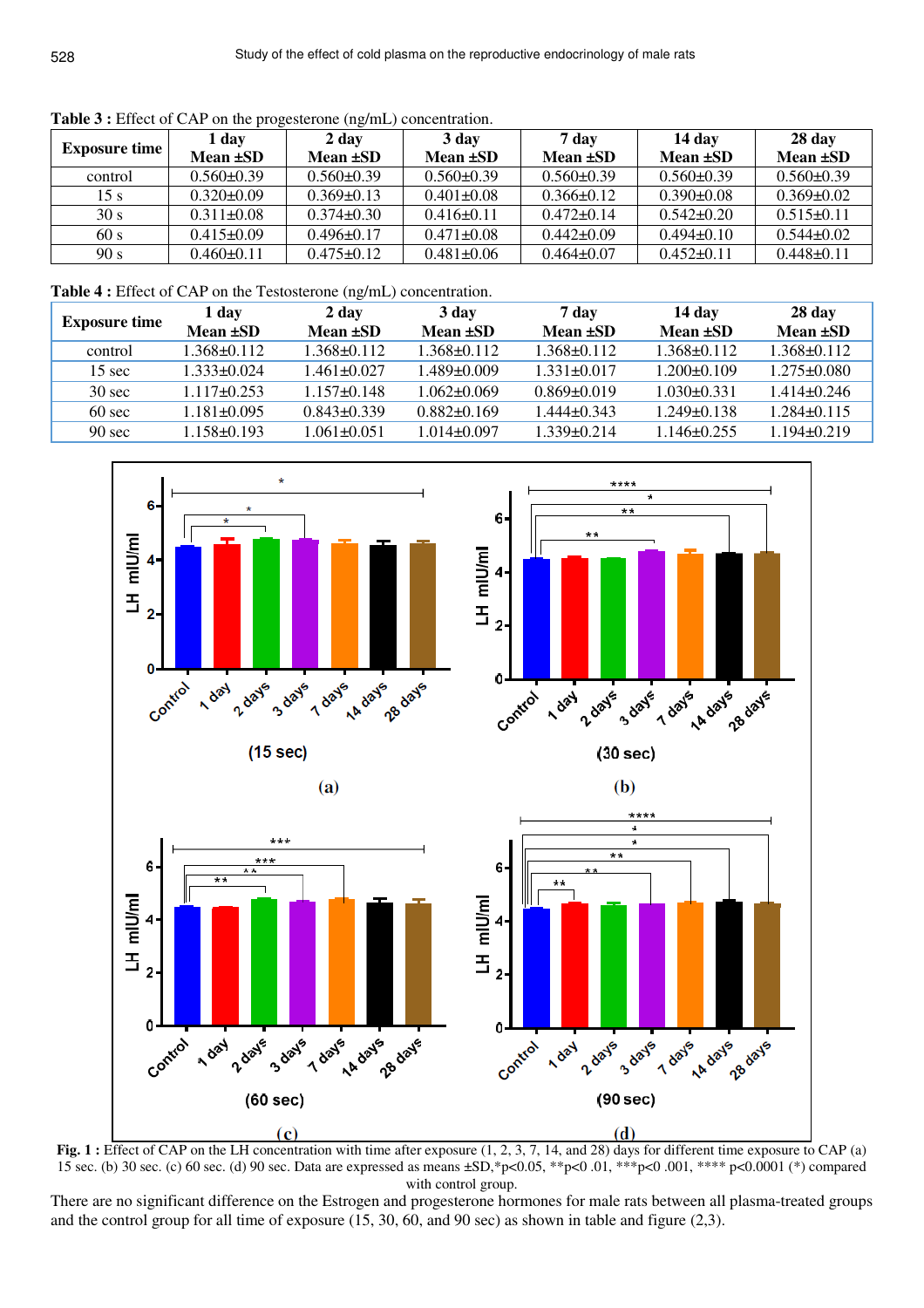

**Fig. 2 :** Effect of CAP on the Estradiol concentration hormone with time after exposure (1, 2, 3, 7, 14, and 28) days for different time exposure to CAP (a)  $15$  sec. (b)  $30$  sec. (c)  $60$  sec. (d)  $90$  sec.



**Fig. 3 :** Effect of CAP on the progesterone concentration hormone with time after exposure (1, 2, 3, 7, 14, and 28) days for different time exposure to CAP (a) 15 sec. (b) 30 sec. (c) 60 sec. (d) 90 sec. Data are expressed as means  $\pm$ SD.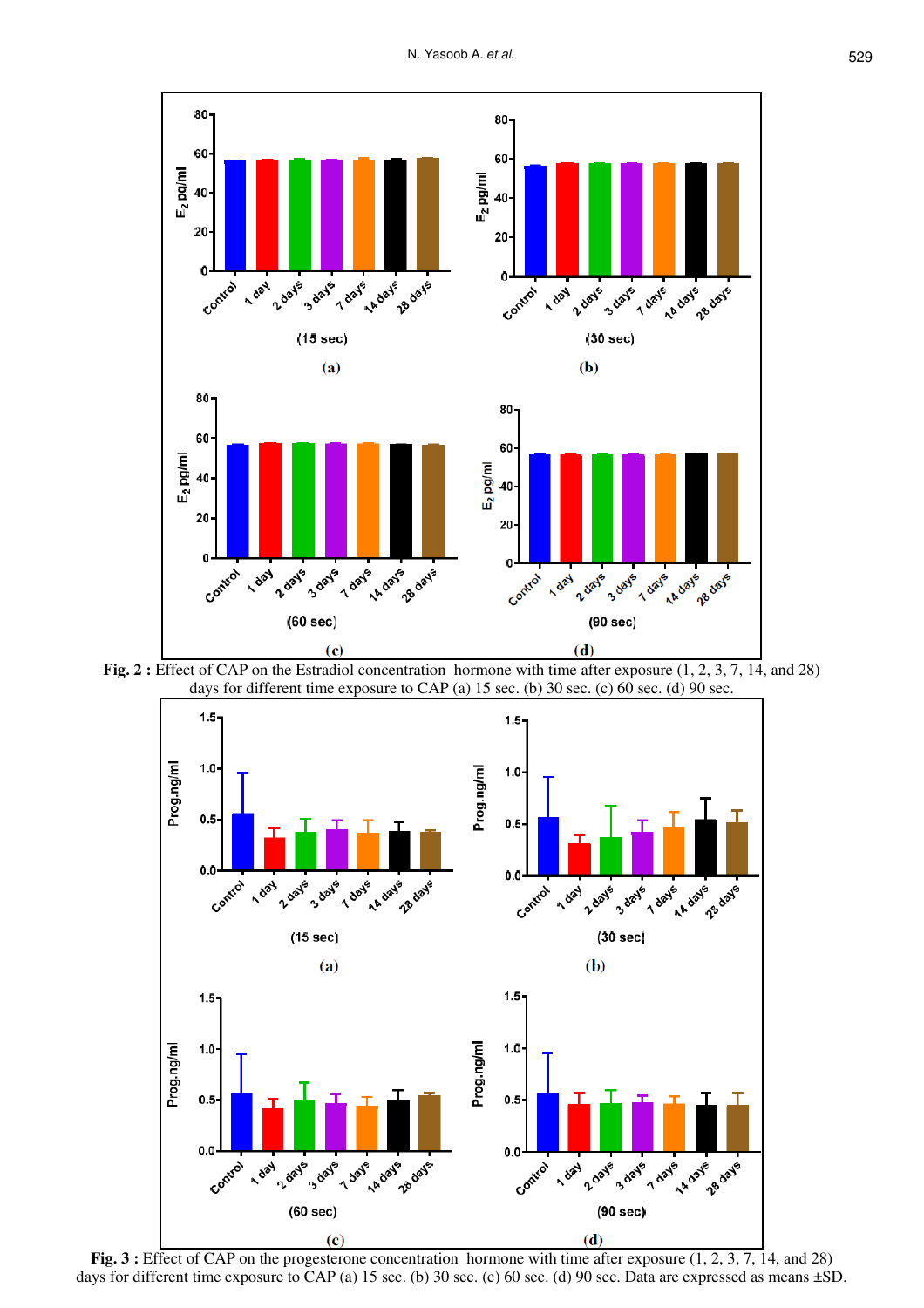Testosterone hormone had a significant difference (P<0.01) when compared all plasma-treated groups for all exposure time unless the group of (90sec) with the control group. While the concentration of testosterone hormone in the serum for male rats had no significant difference when compared each treated group with control group for time of exposure (15, 30, 60, 90 sec), unless day 3 to day 7 for the time  $(30 \text{ sec})$  significant difference  $(P<0.01)$  and day 2 at time 60 sec there are significant difference (P<0.05) as shown in table and figure (4). our result agreement with the previous done by J.J. Zhang (Zhang *et al.*, 2018), there are shown that no significant effected of CAP on the Estrogen and progesterone hormones and significant effected (P<0.01) on the testosterone hormone for the chickens.



**Fig. 4 :** Effect of CAP on the Testosterone concentration with time after exposure (1, 2, 3, 7, 14, and 28) days for different time exposure to CAP (a) 15 sec. (b) 30 sec. (c) 60 sec. (d) 90 sec. Data are expressed as means  $\pm SD$ ,\*p<0.05, \*\*p<0.01, \*\*\*p<0.001, \*\*\*\* p<0.0001 (\*) compared with control group. **Conclusion** 

In the present study non thermal plasma was obtained from FE-DBD and applied directly on the libratory animals (male rats) for different time of exposure (15, 30, 60, and 90 sec) and show the effected after (1, 2, 3, 7, 14, 28 days), the CAP have significant effected on the LH hormone for all time of exposure (15, 30, 60, and 90 sec), and significant effected on the testosterone hormone for all time of exposure unless (90 sec) there are no significant. While there are no significant difference on the Estrogen and progesterone hormones for all time of exposure.

#### **References**

- Arola, K.; Kallioinen, M.; Reinikainen, S.-P.; Hatakka, H. and Mänttäri, M. (2018). Advanced treatment of membrane concentrate with pulsed corona discharge. Separation and Purification Technology, 198: 121-127.
- Att, R.R.; Al Haideri, H. and Murbat, H.H. (2019). Influence of Cold Atmospheric Plasma on *Acinetobacter baumannii*. Baghdad Science Journal, 16(1): 151-161.
- Ayan, H.; Fridman, G.; Staack, D.; Gutsol, A.F.; Vasilets, V.N.; Fridman, A.A. and Friedman, G. (2009). Heating effect of dielectric barrier discharges for direct medical treatment. IEEE Transactions on Plasma Science, 37(1): 113-120.
- Chen, F.F. (1984). Introduction to plasma physics and controlled fusion (Vol. 1): Springer.
- Chen, Z.; Cheng, X.; Lin, L. and Keidar, M. (2016). Cold atmospheric plasma discharged in water and its potential use in cancer therapy. Journal of Physics D: Applied Physics, 50(1): 015208.
- Cooper, M.; Fridman, G.; Staack, D.; Gutsol, A.F.; Vasilets, V.N.; Anandan, S. and Tsapin, A. (2009). Decontamination of surfaces from extremophile organisms using nonthermal atmospheric-pressure plasmas. IEEE Transactions on Plasma Science, 37(6): 866-871.
- Dobrynin, D.; Fridman, G.; Friedman, G. and Fridman, A. (2009). Physical and biological mechanisms of direct plasma interaction with living tissue. New Journal of Physics, 11(11): 115020.